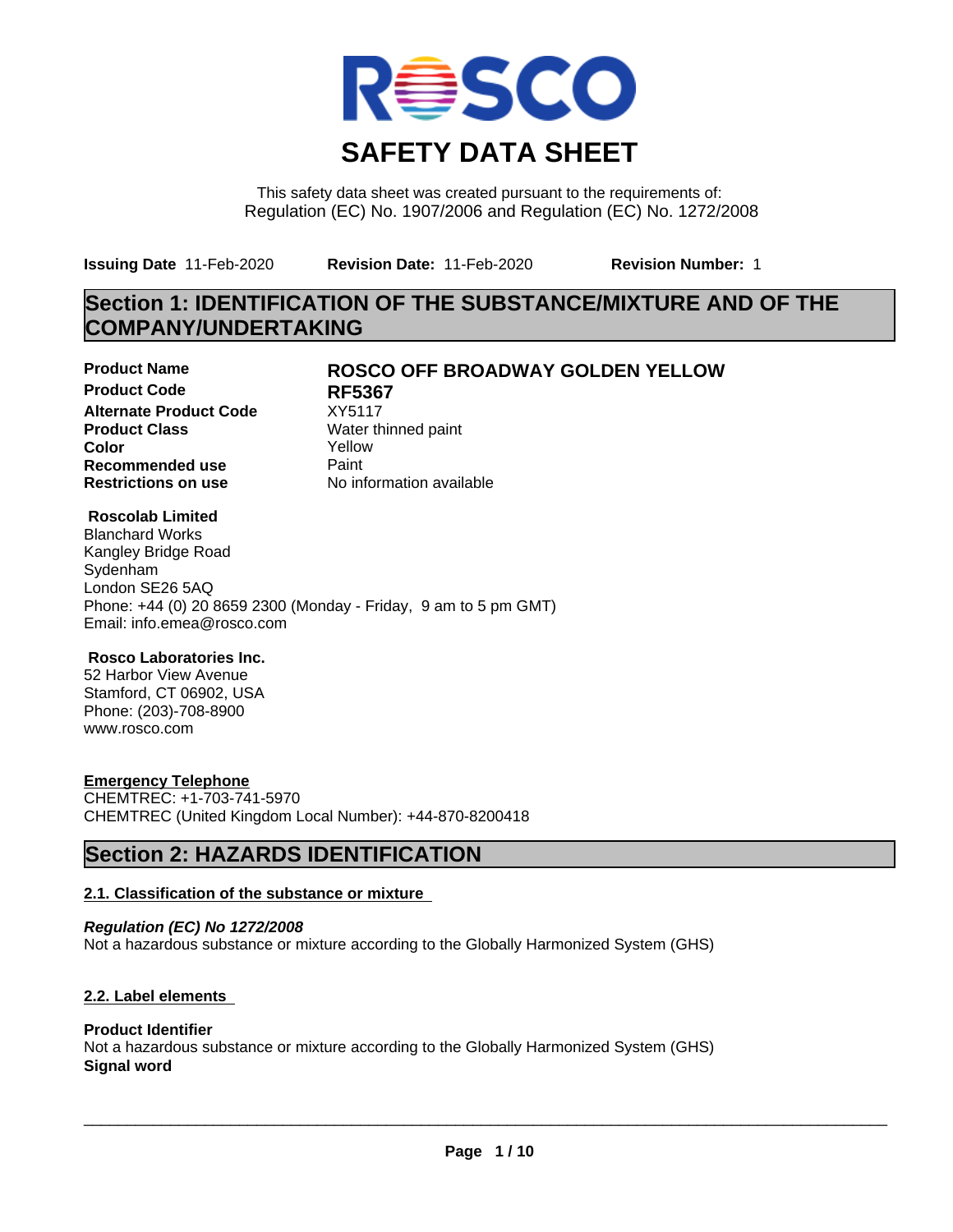#### None

EUH210 - Safety data sheet available on request

# **2.3. Other hazards**

**General Hazards** No information available

# **Section 3: COMPOSITION/INFORMATION ON INGREDIENTS**

# **3.1 Substances**

# **3.2 Mixtures**

| <b>Chemical name</b>                                           | EINECS/ELINCS No. | <b>CAS No.</b> | Weight-%      | <b>Classification</b><br>according to<br><b>Regulation (EC) No.</b><br>1272/2008 [CLP] | <b>REACH registration</b><br>number |
|----------------------------------------------------------------|-------------------|----------------|---------------|----------------------------------------------------------------------------------------|-------------------------------------|
| Limestone                                                      | 215-279-6         | 1317-65-3      | $>= 5 - 10$   | Not available                                                                          | Not available                       |
| Propylene glycol                                               | 200-338-0         | $57 - 55 - 6$  | $>= 1 - 5$    | Not available                                                                          | 01-2119456809-23-02<br>24           |
| Distillates, petroleum,<br>solvent-refined heavy<br>paraffinic | 265-090-8         | 64741-88-4     | $>=0.1 - 0.3$ | Repr. 2 (H361)<br>STOT RE 1 (H372)<br>Asp. Tox 1 (H304)                                | Not available                       |

*Full text of H- and EUH-phrases: see section 16*

# **Section 4: FIRST AID MEASURES**

# **4.1. Description of first aid measures**

| Description of first aid measures |                                                                                                          |
|-----------------------------------|----------------------------------------------------------------------------------------------------------|
| <b>General Advice</b>             | No hazards which require special first aid measures.                                                     |
| <b>Eye Contact</b>                | Rinse thoroughly with plenty of water for at least 15<br>minutes and consult a physician.                |
| <b>Skin Contact</b>               | Wash off immediately with soap and plenty of water while<br>removing all contaminated clothes and shoes. |
| <b>Inhalation</b>                 | Move to fresh air. If symptoms persist, call a physician.                                                |
| Ingestion                         | Clean mouth with water and afterwards drink plenty of<br>water. Consult a physician if necessary.        |
|                                   |                                                                                                          |

# **4.2. Most important symptoms and effects, both acute and delayed**

| None known.<br><b>Most Important Symptoms/Effects</b> |  |
|-------------------------------------------------------|--|
|-------------------------------------------------------|--|

**4.3. Indication of any immediate medical attention and special treatment needed**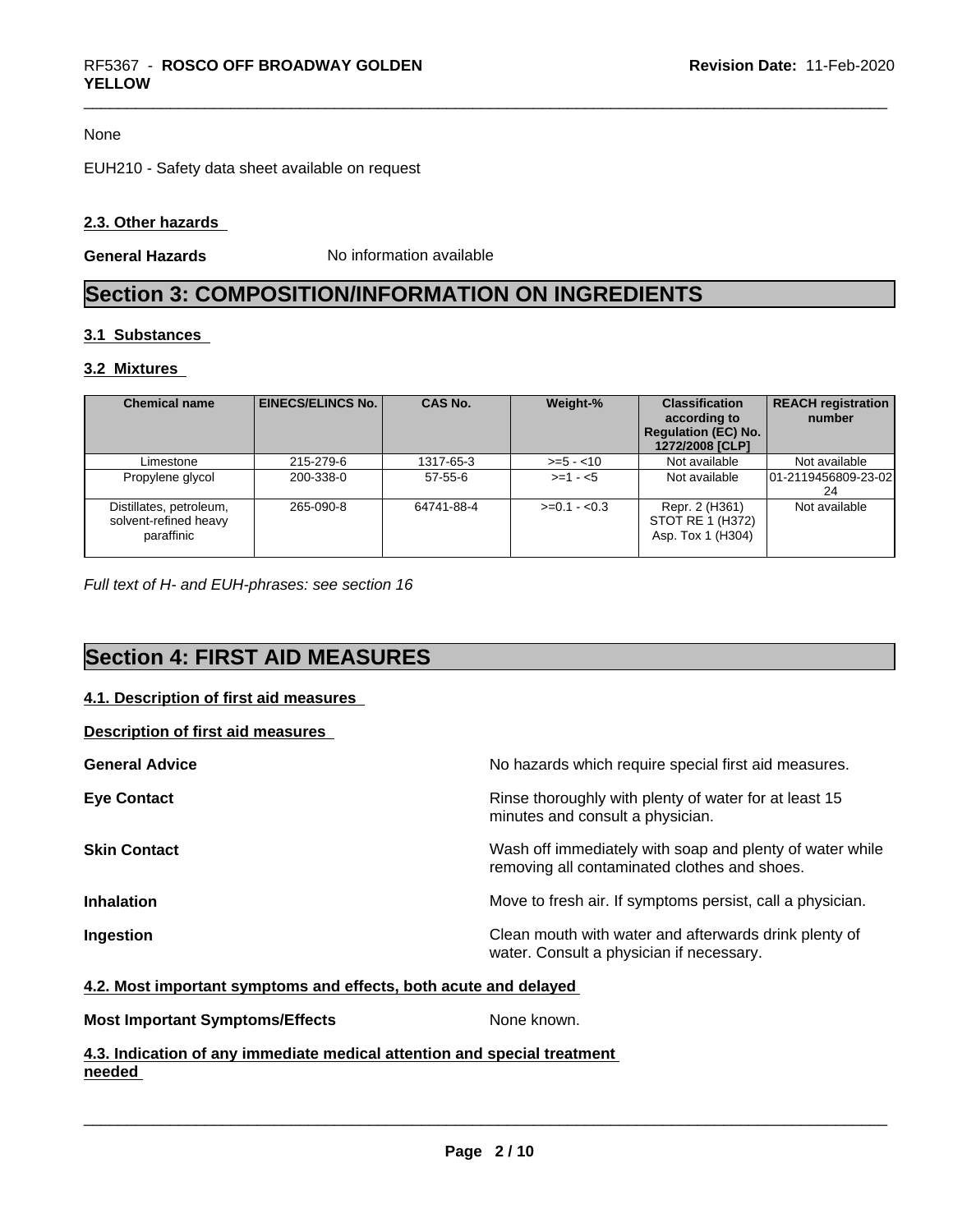**Notes To Physician Treat symptomatically.** Treat symptomatically.

| <b>Section 5: FIRE FIGHTING MEASURES</b>                                                                     |                                                                                                            |
|--------------------------------------------------------------------------------------------------------------|------------------------------------------------------------------------------------------------------------|
| 5.1. Extinguishing media                                                                                     |                                                                                                            |
| <b>Suitable Extinguishing Media</b>                                                                          | Use extinguishing measures that are appropriate to local<br>circumstances and the surrounding environment. |
| <b>Unsuitable Extinguishing Media</b>                                                                        | No information available.                                                                                  |
| 5.2. Special hazards arising from the substance or mixture                                                   |                                                                                                            |
| <b>Specific Hazards Arising From The Chemical</b>                                                            | Closed containers may rupture if exposed to fire or<br>extreme heat.                                       |
| <b>Sensitivity to static discharge</b>                                                                       | No                                                                                                         |
| <b>Sensitivity to mechanical impact</b>                                                                      | No                                                                                                         |
| 5.3. Advice for firefighters                                                                                 |                                                                                                            |
| Protective equipment and precautions for firefighters Wear self-contained breathing apparatus and protective | suit.                                                                                                      |
| <b>Section 6: ACCIDENTAL RELEASE MEASURES</b>                                                                |                                                                                                            |
| 6.1. Personal precautions, protective equipment and emergency procedures                                     |                                                                                                            |
| <b>Personal Precautions</b>                                                                                  | Avoid contact with skin, eyes and clothing. Ensure<br>adequate ventilation.                                |
| <b>Other Information</b>                                                                                     | Observe all relevant local and international regulations.                                                  |
| 6.2. Environmental precautions                                                                               |                                                                                                            |
| <b>Environmental precautions</b>                                                                             | Prevent spreading of vapors through sewers, ventilation<br>systems and confined areas.                     |
| 6.3. Methods and material for containment and cleaning up                                                    |                                                                                                            |
| <b>Methods for Containment</b>                                                                               | Absorb with inert material and place in suitable container<br>for disposal.                                |
| <b>Methods for Cleaning Up</b>                                                                               | Clean contaminated surface thoroughly.                                                                     |
|                                                                                                              |                                                                                                            |
| 6.4. Reference to other sections                                                                             |                                                                                                            |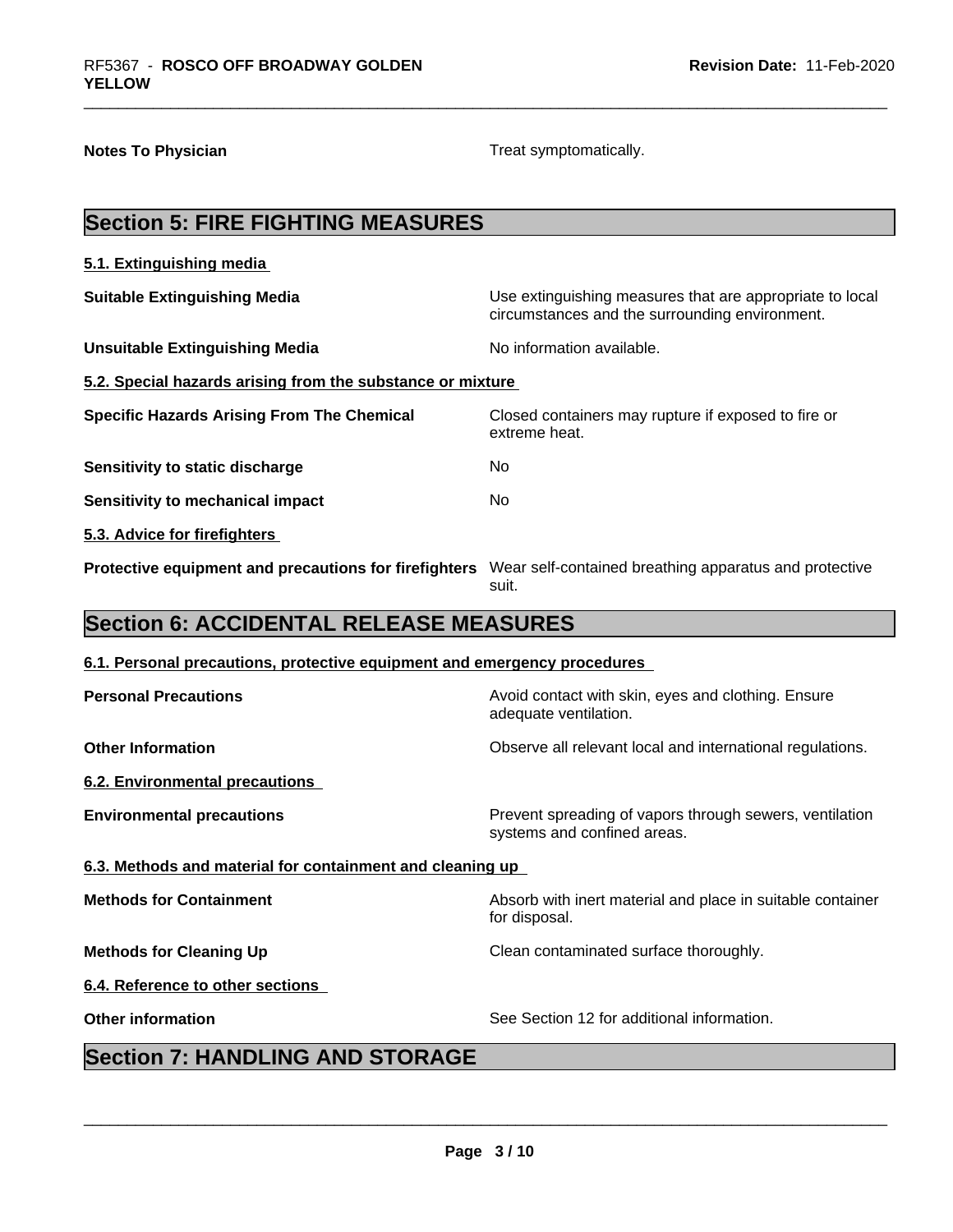### **7.1. Precautions for safe handling**

**Handling Handling Avoid contact with skin, eyes and clothing. Avoid breathing** 

**Hygiene Measures Mash thoroughly after handling.** Wash thoroughly after handling.

# **7.2. Conditions for safe storage, including any incompatibilities**

**Storage** Storage **Keep container tightly closed.** Keep out of the reach of children.

vapors, spray mists or sanding dust. In case of insufficient

ventilation, wear suitable respiratory equipment.

**7.3. Specific end use(s)**

**Specific Uses Architectural coating. Apply as directed. Refer to product Specific Uses** label / literature for specific instructions.

**Risk Management Methods (RMM)** Not Applicable.

# **Section 8: EXPOSURE CONTROLS/PERSONAL PROTECTION**

# **8.1. Control parameters**

| <b>Chemical name</b>              | <b>European Union</b>   | <b>Belgium</b>                                       |  | <b>Bulgaria</b>                                |                           |  | <b>Cyprus</b>            | <b>France</b>            | Ireland                                                                                                                                                                           |  |  |  |  |  |  |  |                                                                                  |
|-----------------------------------|-------------------------|------------------------------------------------------|--|------------------------------------------------|---------------------------|--|--------------------------|--------------------------|-----------------------------------------------------------------------------------------------------------------------------------------------------------------------------------|--|--|--|--|--|--|--|----------------------------------------------------------------------------------|
| Limestone<br>1317-65-3            |                         | TWA: $10 \text{ mg/m}^3$                             |  | TWA: 1.0 fiber/cm3<br>TWA: $10 \text{ mg/m}^3$ |                           |  |                          |                          |                                                                                                                                                                                   |  |  |  |  |  |  |  | TWA: $10 \text{ mg/m}^3$<br>TWA: $4 \text{ mg/m}^3$<br>STEL: $30 \text{ mg/m}^3$ |
| Propylene glycol<br>$57 - 55 - 6$ |                         | $\sim$                                               |  |                                                |                           |  |                          |                          | STEL: $12 \text{ mg/m}^3$<br>TWA: $10 \text{ mg/m}^3$<br>TWA: 150 ppm<br>TWA: $470 \text{ mg/m}^3$<br>STEL: 1410 mg/m <sup>3</sup><br>STEL: 30 mg/m <sup>3</sup><br>STEL: 450 ppm |  |  |  |  |  |  |  |                                                                                  |
| <b>Chemical name</b>              | Germany                 | <b>Greece</b>                                        |  | <b>Hungary</b>                                 |                           |  | <b>Iceland</b>           | <b>Italy</b>             | Latvia                                                                                                                                                                            |  |  |  |  |  |  |  |                                                                                  |
| Limestone<br>1317-65-3            |                         | TWA: 10 mg/m <sup>3</sup><br>TWA: $5 \text{ mg/m}^3$ |  | TWA: $10 \text{ mg/m}^3$                       |                           |  |                          |                          |                                                                                                                                                                                   |  |  |  |  |  |  |  |                                                                                  |
| Propylene glycol<br>$57 - 55 - 6$ |                         |                                                      |  | $\blacksquare$                                 |                           |  |                          |                          | TWA: $7 \text{ mg/m}^3$                                                                                                                                                           |  |  |  |  |  |  |  |                                                                                  |
| <b>Chemical name</b>              | Lithuania               | <b>Netherlands</b>                                   |  | <b>Poland</b>                                  | Romania                   |  | <b>Spain</b>             | Sweden                   | <b>United</b><br>Kingdom                                                                                                                                                          |  |  |  |  |  |  |  |                                                                                  |
| Limestone<br>1317-65-3            |                         | $\overline{\phantom{a}}$                             |  |                                                | TWA: 10 mg/m <sup>3</sup> |  | $\overline{\phantom{a}}$ |                          | TWA: $10 \text{ mg/m}^3$<br>TWA: $4 \text{ mg/m}^3$<br>STEL: 30 mg/m <sup>3</sup><br>STEL: 12 mg/m <sup>3</sup>                                                                   |  |  |  |  |  |  |  |                                                                                  |
| Propylene glycol<br>$57 - 55 - 6$ | TWA: $7 \text{ mg/m}^3$ | $\overline{\phantom{a}}$                             |  | TWA: 100 mg/m <sup>3</sup>                     |                           |  |                          | $\overline{\phantom{a}}$ | TWA: 150 ppm<br>TWA: $474$ mg/m <sup>3</sup><br>TWA: $10 \text{ mg/m}^3$<br>STEL: 450 ppm<br>STEL: 1422<br>mg/m <sup>3</sup><br>STEL: 30 mg/m <sup>3</sup>                        |  |  |  |  |  |  |  |                                                                                  |

# **8.2. Exposure controls**

**Occupational exposure controls**

**Engineering Measures Ensure 2018** Ensure adequate ventilation, especially in confined areas.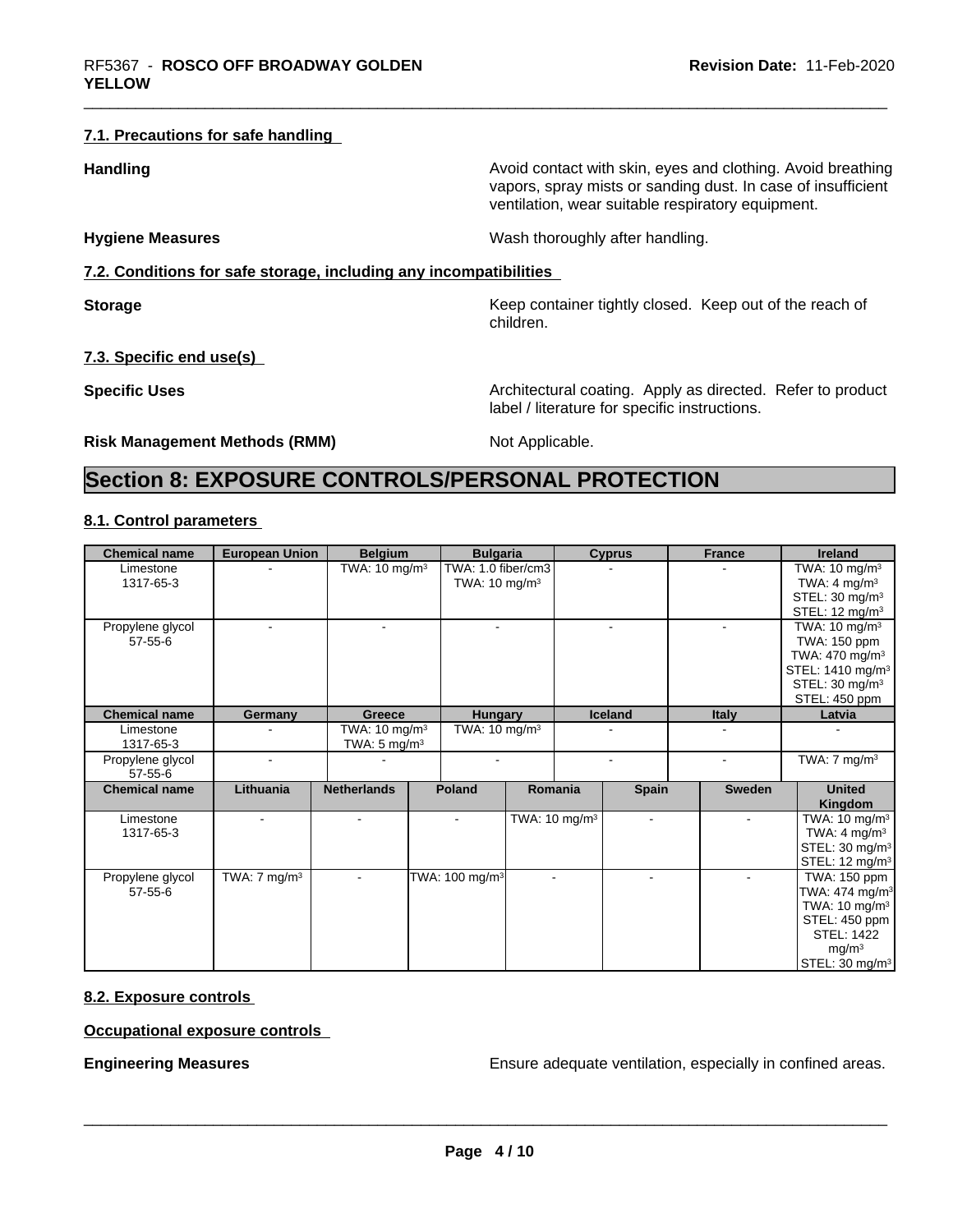#### **Personal Protective Equipment**

**Respiratory Protection In case of insufficient ventilation wear suitable respiratory** equipment.

**Eye Protection** Safety glasses with side-shields.

**Skin Protection Skin Protection Lightweight protective clothing.** 

**Hand protection Impervious gloves.** 

**Hygiene Measures Avoid contact with skin, eyes and clothing. Remove and Hygiene Measures** and clothing. Remove and wash contaminated clothing before re-use. Wash thoroughly after handling.

# **Section 9: PHYSICAL AND CHEMICAL PROPERTIES**

#### **9.1. Information on basic physical and chemical properties**

**Appearance** liquid **Odor** little or no odor<br> **Odor Threshold Codor Codor Interval 
<b>Codor Codor Codor Codor Codor Codor Codor Codor Codor Codor Codor Codor Codor Codor Codor Codor Codor**

**Property Construction Construction Construction Values Values Construction Construction Remarks/ Method Density (g/L)** 1342 - 1390 None known **Relative Density** 1.34 - 1.39 **pH bH** No information available None known None known **Viscosity (cps)** No information available None known<br>
No information available None Known<br>
None known **Solubility(ies)** No information available None known **Water solubility** Note 2008 Note 2012 Note 100 None known None known None known None known **Evaporation Rate No information available Noting the Series Algebra Research Algebra Research Algebra Research Algebra Research Algebra Research Algebra Research Algebra Research Algebra Research Algebra Research Alge Vapor pressure** No information available None known None known **Vapor density Notify Arrough Manufather Medicine Control** None known<br> **1990 - Manufather Medicine Arrough Medicine Solidistic Control Operation** available<br>
1990 - 60 **Wt. % Solids** Fig. 1. The set of the set of the set of the set of the set of the set of the set of the set of the set of the set of the set of the set of the set of the set of the set of the set of the set of the set of t **Vol. % Solids** 30 - 40 None known **Wt. % Volatiles 40 - 50** None known **William Strutter Manufacturer 10 None known Vol. % Volatiles** 60 - 70 None known None known **Boiling Point (°C)** 100 100 None known **Freezing Point (°C)** 0 None known **Melting Point (°C)** No information available None known **Pour Point** No information available None known None known **Flash Point (°C) Not applicable Mone Known None known None known Flammability (solid, gas)** No information available None Known None known **Upper flammability limit:** No information available None known None known **Lower flammability limit:** No information available None known None known **Autoignition Temperature (°C)** No information available None Known None known **Decomposition Temperature (°C)** No information available None Known None known **Partition coefficient No information available** None known **Explosive properties** No information available None known None known **Oxidizing Properties No information available** None known

**No information available** 

# **Section 10: STABILITY AND REACTIVITY**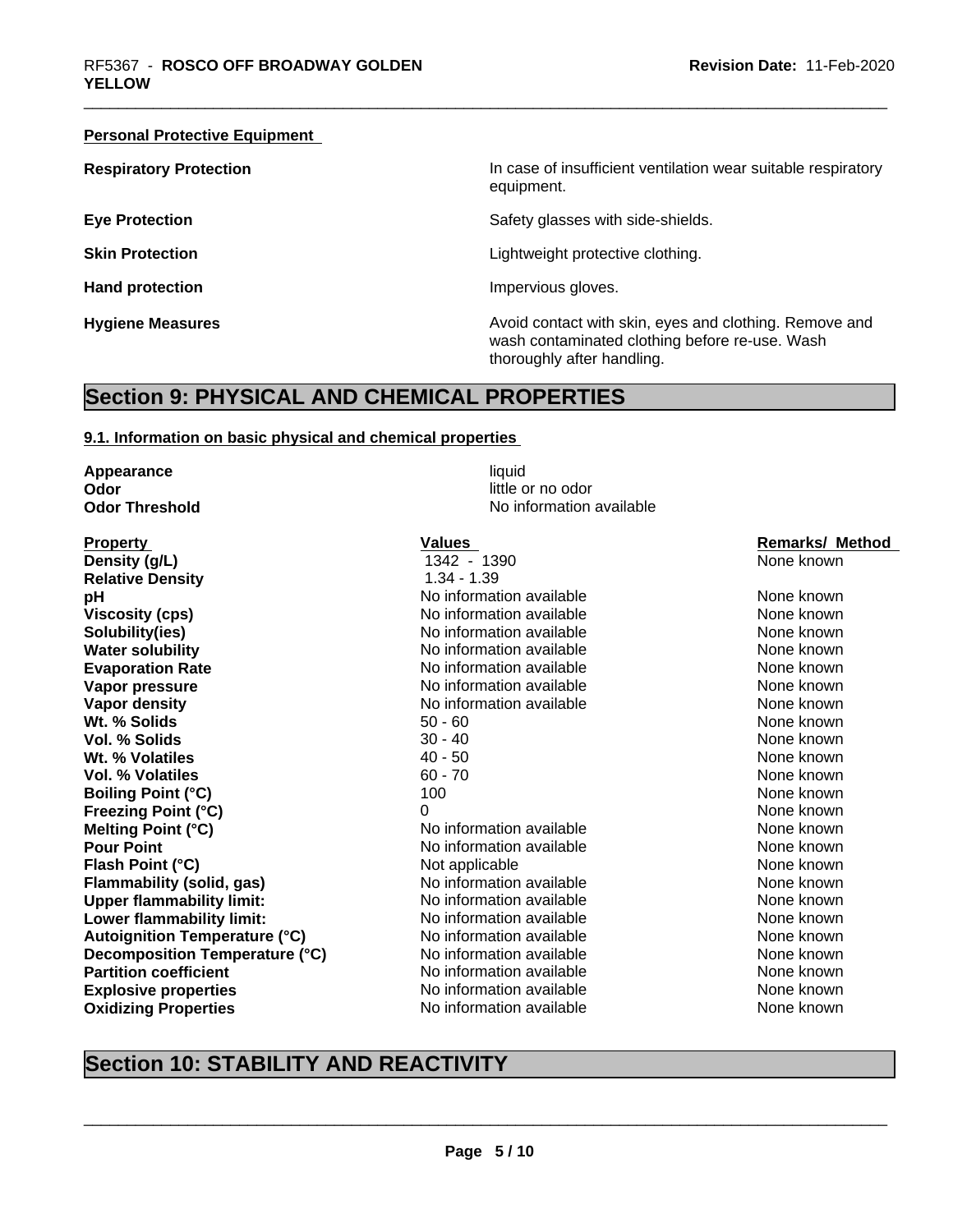| 10.1. Reactivity<br><b>Reactivity</b>     | Not Applicable.                          |
|-------------------------------------------|------------------------------------------|
| <b>10.2. Chemical stability</b>           |                                          |
| <b>Chemical Stability</b>                 | Stable under normal conditions.          |
| 10.3. Possibility of hazardous reactions  |                                          |
| <b>Possibility of hazardous reactions</b> | None under normal conditions of use.     |
| 10.4. Conditions to avoid                 |                                          |
| <b>Conditions to avoid</b>                | Prevent from freezing.                   |
| 10.5. Incompatible materials              |                                          |
| Incompatible Materials                    | No materials to be especially mentioned. |
| 10.6. Hazardous decomposition products    |                                          |
| <b>Hazardous Decomposition Products</b>   | None under normal conditions of use.     |

# **Section 11: TOXICOLOGICAL INFORMATION**

# **11.1. Information on toxicological effects**

# **Product Information Inhalation Inhalation Inhalation There** is no data available for this product. **Eye contact** Exercise **There** is no data available for this product. **Skin contact** There is no data available for this product. **Ingestion Ingestion Ingestion There** is no data available for this product. **Acute Toxicity**

# **Component Information**

| <b>Chemical name</b>             | Oral LD50          | Dermal LD50              | <b>Inhalation LC50</b>               |
|----------------------------------|--------------------|--------------------------|--------------------------------------|
| Propylene glycol                 | $= 20$ g/kg (Rat)  | $= 20800$ mg/kg (Rabbit) |                                      |
| $57-55-6$                        |                    |                          |                                      |
| Distillates, petroleum,          | > 5000 mg/kg (Rat) | > 2000 mg/kg (Rabbit)    | $> 5530$ mg/m <sup>3</sup> (Rat) 4 h |
| solvent-refined heavy paraffinic |                    |                          |                                      |
| 64741-88-4                       |                    |                          |                                      |

# **Skin corrosion/irritation No information available.** No information available.

**Eye damage/irritation No information available.**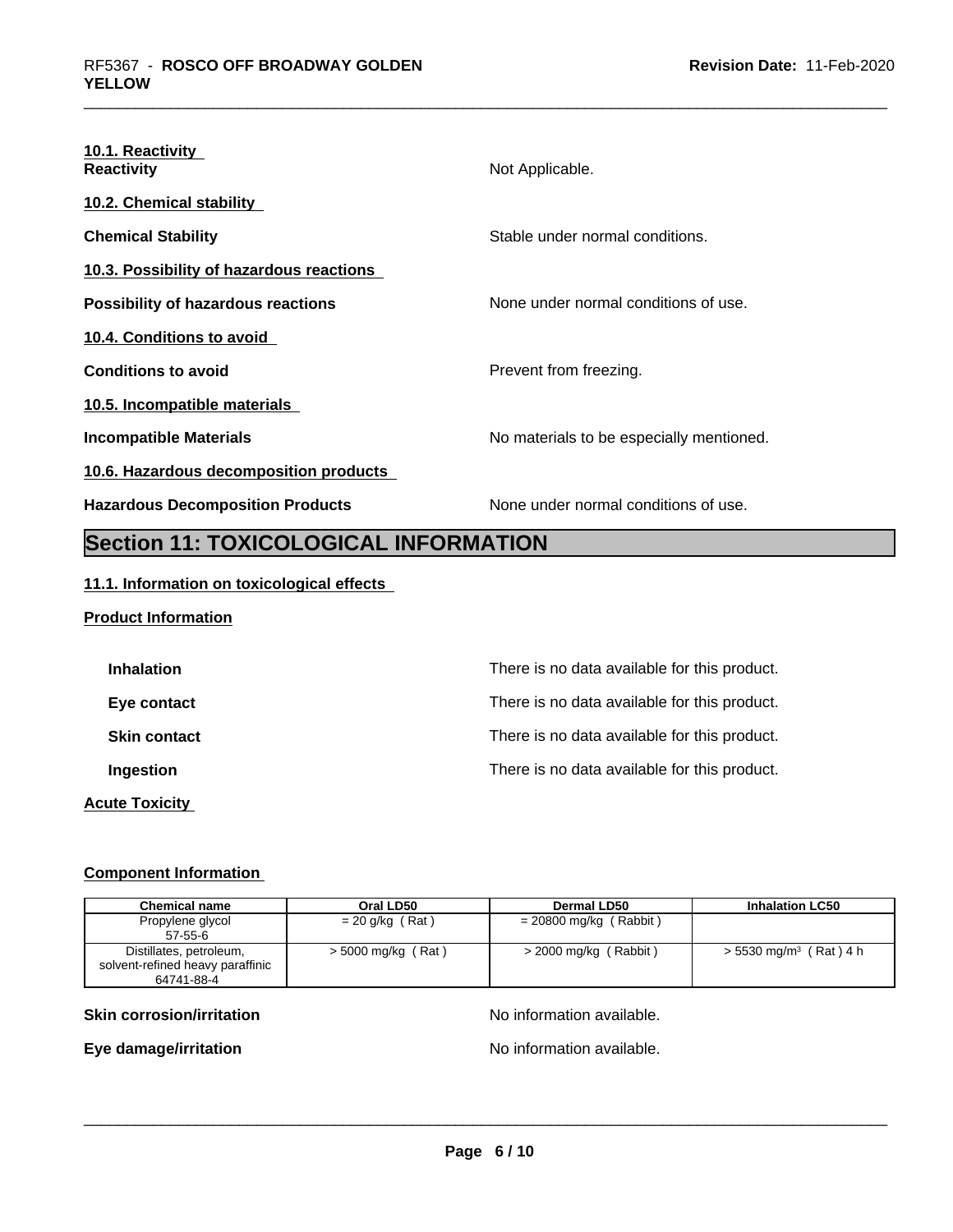**Sensitization Sensitization No sensitizing effects known.** 

**Mutagenic Effects Mutagenic Effects No information available.** 

# **Carcinogenic effects**

The table below indicates whether each agency has listed any ingredient as a carcinogen.

| name<br>шса               | - - - -<br>Union<br>rean<br>–ur | <b>IARC</b>                                           |
|---------------------------|---------------------------------|-------------------------------------------------------|
| <b>itanium</b><br>dioxide |                                 | <br>Carcinoden<br>ıble<br>. luman<br>، مد<br>.<br>. . |
| $3463-67 -$               |                                 |                                                       |

• Although IARC has classified titanium dioxide as possibly carcinogenic to humans (2B), their summary concludes: "No significant exposure to titanium dioxide is thought to occur during the use of products in which titanium dioxide is bound to other materials, such as paint."

#### **Legend**

IARC - International Agency for Research on Cancer

| <b>Reproductive Effects</b>     | No information available. |
|---------------------------------|---------------------------|
| <b>Developmental Effects</b>    | No information available. |
| <b>STOT - single exposure</b>   | No information available. |
| <b>STOT - repeated exposure</b> | No information available. |
| <b>Neurological Effects</b>     | No information available. |
| <b>Target organ effects</b>     | No information available. |
| <b>Symptoms</b>                 | No information available. |
| <b>Aspiration Hazard</b>        | No information available. |

# **Section 12: ECOLOGICAL INFORMATION**

# **12.1. Toxicity**

The environmental impact of this product has not been fully investigated

| <b>Chemical name</b>             | Algae/aquatic plants             | Fish                             | <b>Crustacea</b>              |
|----------------------------------|----------------------------------|----------------------------------|-------------------------------|
| Propylene glycol                 | $EC50: =19000mg/L$ (96h,         | LC50 41 - 47 mL/L Oncorhynchus   | $EC50 > 1000$ mg/L (48 h)     |
| $57 - 55 - 6$                    | Pseudokirchneriella subcapitata) | mykiss (96 h)                    | $EC50 > 10000$ mg/L (24 h)    |
|                                  |                                  | $LC50 = 710$ mg/L Pimephales     |                               |
|                                  |                                  | promelas (96 h)                  |                               |
|                                  |                                  | $LC50 = 51600$ mg/L Oncorhynchus |                               |
|                                  |                                  | mykiss $(96 h)$                  |                               |
|                                  |                                  | $LC50 = 51400$ mg/L Pimephales   |                               |
|                                  |                                  | promelas (96 h)                  |                               |
| Distillates, petroleum,          |                                  | LC50: >5000mg/L (96h,            | EC50: >1000mg/L (48h, Daphnia |
| solvent-refined heavy paraffinic |                                  | Oncorhynchus mykiss)             | magna)                        |
| 64741-88-4                       |                                  |                                  |                               |

# **12.2. Persistence and degradability**

# **Persistence / Degradability** No information available.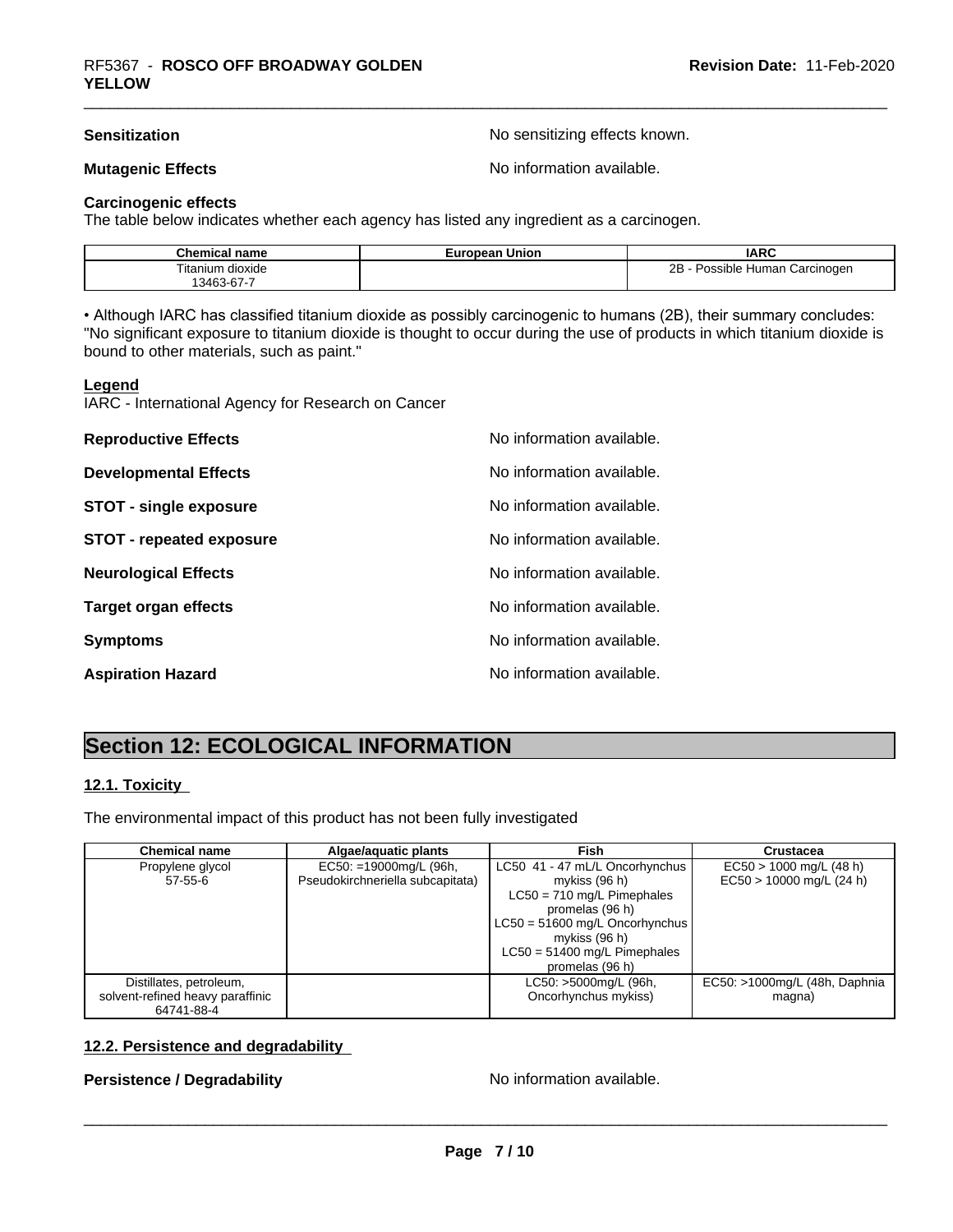### **12.3. Bioaccumulative potential**

| <b>Bioaccumulation</b>                   | There is no data for this product. |
|------------------------------------------|------------------------------------|
| 12.4. Mobility in soil                   |                                    |
| Mobility in soil                         | No information available.          |
| <b>Mobility in Environmental Media</b>   | No information available.          |
| 12.5. Results of PBT and vPvB assessment |                                    |

# **PBT and vPvB assessment** No information available.

| Chemical name                                                          | <b>PBT and vPvB assessment</b>                   |
|------------------------------------------------------------------------|--------------------------------------------------|
| Propylene glycol                                                       | The substance is not PBT / vPvB PBT assessment I |
| $57 - 55 - 6$                                                          | does not apply                                   |
| Distillates, petroleum, solvent-refined heavy paraffinic<br>64741-88-4 | The substance is not PBT / vPvB                  |

# **12.6. Other adverse effects**

**Other adverse effects** No information available

# **Section 13: DISPOSAL CONSIDERATIONS**

# **13.1. Waste treatment methods**

**EWC waste disposal No No information available EWC** waste disposal No

**Waste from Residues/Unused Products** Dispose of in accordance with the European Directives on waste and hazardous waste.

**Contaminated Packaging Empty containers should be taken for local recycling,** recovery or waste disposal.

 $\overline{\phantom{a}}$  ,  $\overline{\phantom{a}}$  ,  $\overline{\phantom{a}}$  ,  $\overline{\phantom{a}}$  ,  $\overline{\phantom{a}}$  ,  $\overline{\phantom{a}}$  ,  $\overline{\phantom{a}}$  ,  $\overline{\phantom{a}}$  ,  $\overline{\phantom{a}}$  ,  $\overline{\phantom{a}}$  ,  $\overline{\phantom{a}}$  ,  $\overline{\phantom{a}}$  ,  $\overline{\phantom{a}}$  ,  $\overline{\phantom{a}}$  ,  $\overline{\phantom{a}}$  ,  $\overline{\phantom{a}}$ 

**Other Information Other Information Internation Waste codes should be assigned by the user based on the** application for which the product was used.

# **Section 14: TRANSPORT INFORMATION**

| <b>IMDG</b> | Not regulated |
|-------------|---------------|
| RID         | Not regulated |
| <b>ADR</b>  | Not regulated |
| <b>ADN</b>  | Not regulated |
| <b>IATA</b> | Not regulated |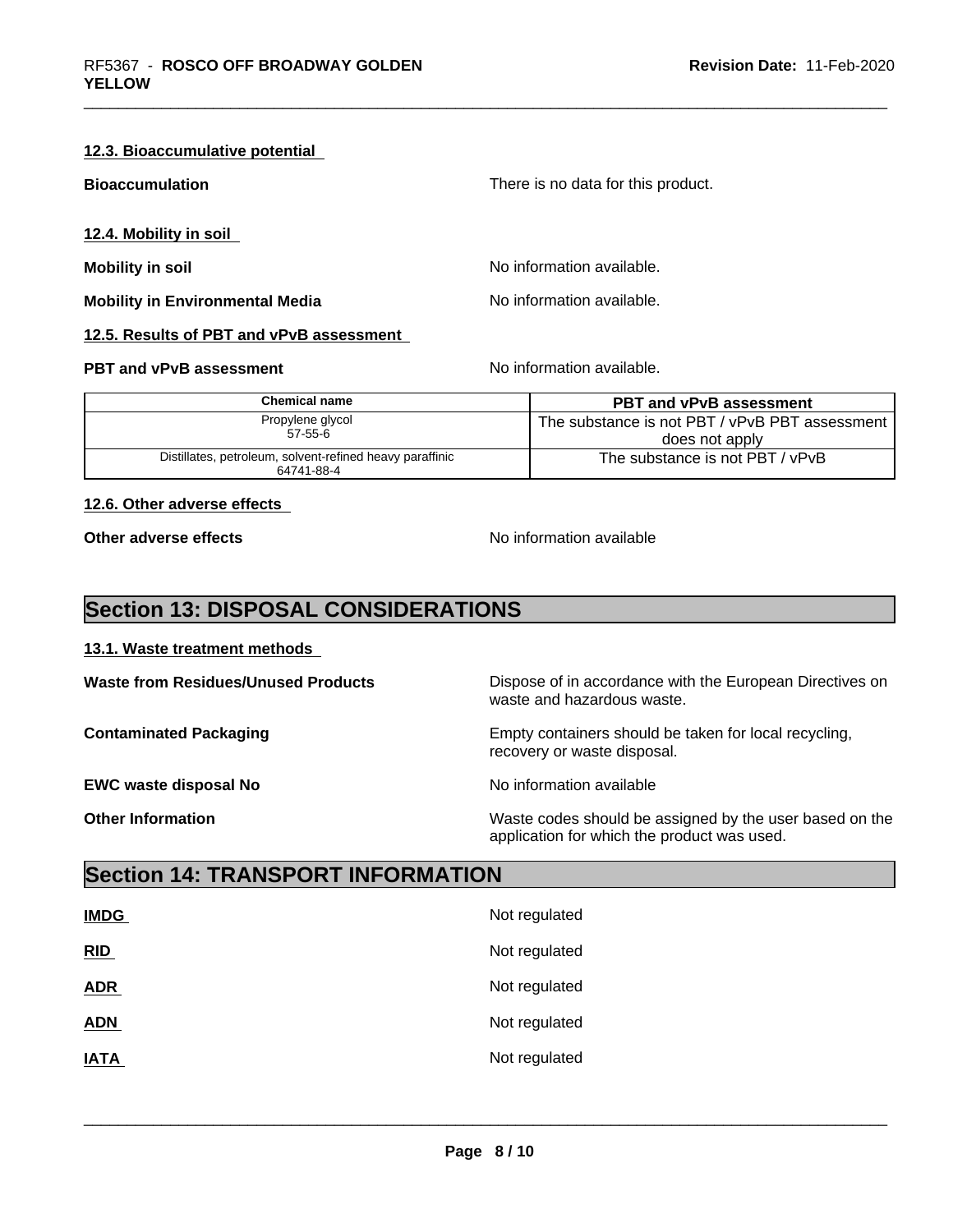# **Section 15: REGULATORY INFORMATION**

#### **15.1. Safety, health and environmental regulations/legislation specific for the substance or mixture**

# **Occupational Illnesses (R-463-3, France)**

| Chemical<br>name                        | D <sub>C</sub><br>∙rench<br>. RG number |
|-----------------------------------------|-----------------------------------------|
| Propylene<br>glycol<br>.<br>$  -$<br>-- | <b>RG 84</b><br>___                     |
| 57-55-6                                 |                                         |

#### **European Union**

Take note of Directive 98/24/EC on the protection of the health and safety of workers from the risks related to chemical agents at work

#### **International Inventories**

| <b>AICS</b>                   | No - Not all of the components are listed. |
|-------------------------------|--------------------------------------------|
| <b>DSL: Canada</b>            | No - Not all of the components are listed. |
|                               | One or more component is listed on NDSL.   |
| <b>EINECS: European Union</b> | No - Not all of the components are listed. |
| <b>ENCS</b>                   | No - Not all of the components are listed. |
| <b>IECSC</b>                  | No - Not all of the components are listed. |
| <b>KECL (Annex 1)</b>         | No - Not all of the components are listed. |
| <b>PICCS</b>                  | No - Not all of the components are listed. |
| <b>TSCA: United States</b>    | Yes - All components are listed or exempt. |

#### **Legend**

 **AICS** - Australian Inventory of Chemical Substances  **DSL/NDSL** - Canadian Domestic Substances List/Non-Domestic Substances List  **IECSC** - China Inventory of Existing Chemical Substances  **EINECS/ELINCS** - European Inventory of Existing Chemical Substances/European List of Notified Chemical Substances  **ENCS** - Japan Existing and New Chemical Substances  **KECL** - Korean Existing and Evaluated Chemical Substances  **PICCS** - Philippines Inventory of Chemicals and Chemical Substances  **TSCA** - United States Toxic Substances Control Act Section 8(b) Inventory

#### **15.2. Chemical safety assessment**

# **Chemical Safety Report** No information available

 $\overline{\phantom{a}}$  ,  $\overline{\phantom{a}}$  ,  $\overline{\phantom{a}}$  ,  $\overline{\phantom{a}}$  ,  $\overline{\phantom{a}}$  ,  $\overline{\phantom{a}}$  ,  $\overline{\phantom{a}}$  ,  $\overline{\phantom{a}}$  ,  $\overline{\phantom{a}}$  ,  $\overline{\phantom{a}}$  ,  $\overline{\phantom{a}}$  ,  $\overline{\phantom{a}}$  ,  $\overline{\phantom{a}}$  ,  $\overline{\phantom{a}}$  ,  $\overline{\phantom{a}}$  ,  $\overline{\phantom{a}}$ 

# **Section 16: OTHER INFORMATION**

# **Full text of H-Statements referred to under section 3**

H304 - May be fatal if swallowed and enters airways

H361 - Suspected of damaging fertility or the unborn child

H372 - Causes damage to organs through prolonged or repeated exposure

**Classification procedure:** Expert judgment and weight of evidence determination **Key literature references and sources for data** Data from internal and external sources **Prepared By Product Stewardship Department** Rosco Laboratories Inc.